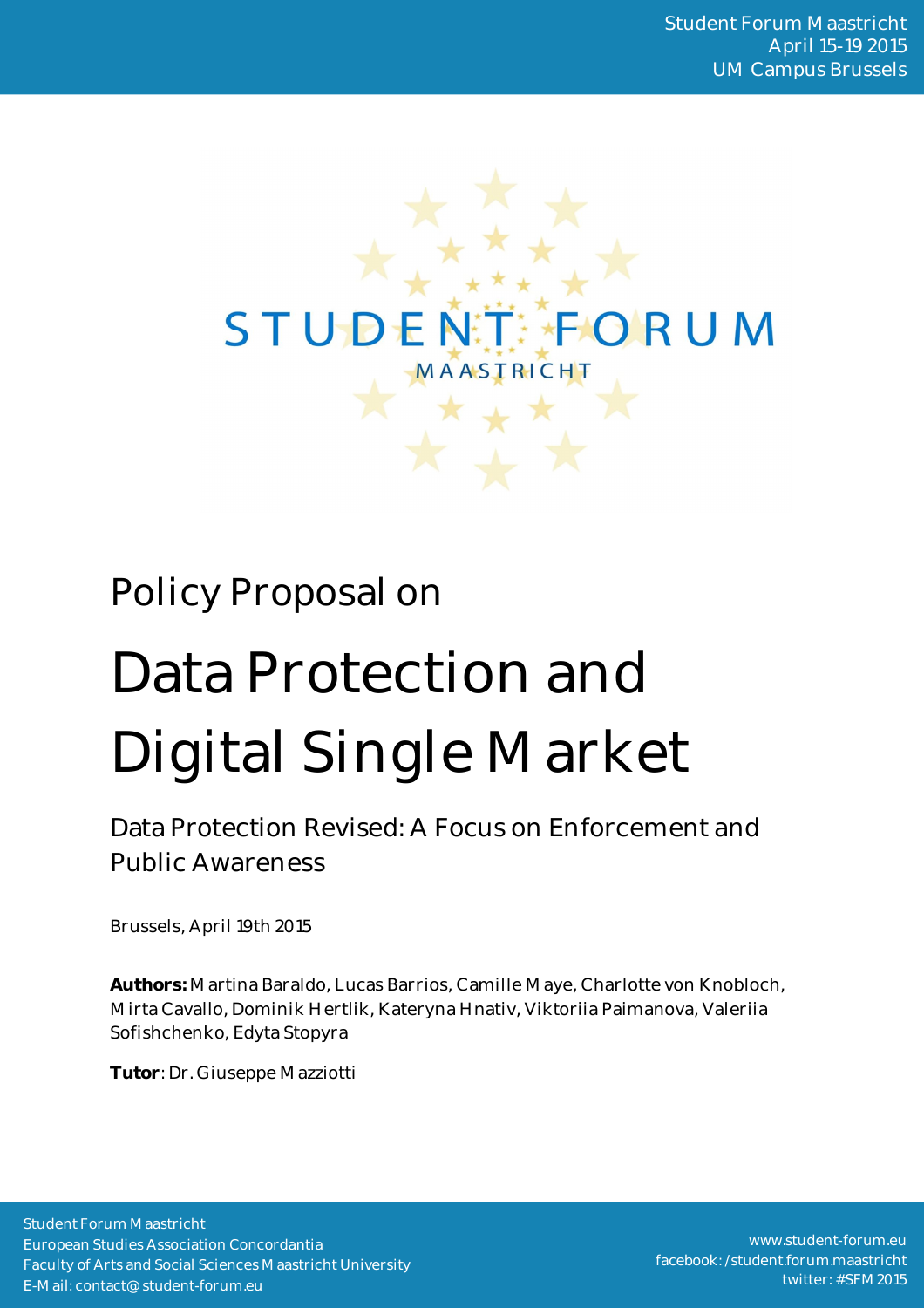#### **STUDENT FORUM MAASTRICHT**

Student Forum Maastricht (SFM) is an annual student conference held at the Maastricht University Campus in Brussels. The conference is organised by students from Maastricht University in cooperation with different partner organisations. The participants are post- and undergraduate students from all over Europe with diverse academic backgrounds. Based on problem statements provided by European Commission representatives, they develop policy proposals for pressing topics within the Commission. In this process the students receive input and insights from experts from NGOs, academia and the business sector working in Brussels. The 2015 edition of SFM took place from 15<sup>th</sup> to 19<sup>th</sup> April. In five different working groups policy recommendations were drafted dealing with the following topics: EU Energy Union, EU Asylum Policy, Independence of Regions, EU Minimum Wage Policy, and Data Protection & Digital Market. For more information on Student Forum Maastricht, please visit: www.student-forum.eu

# **Content**

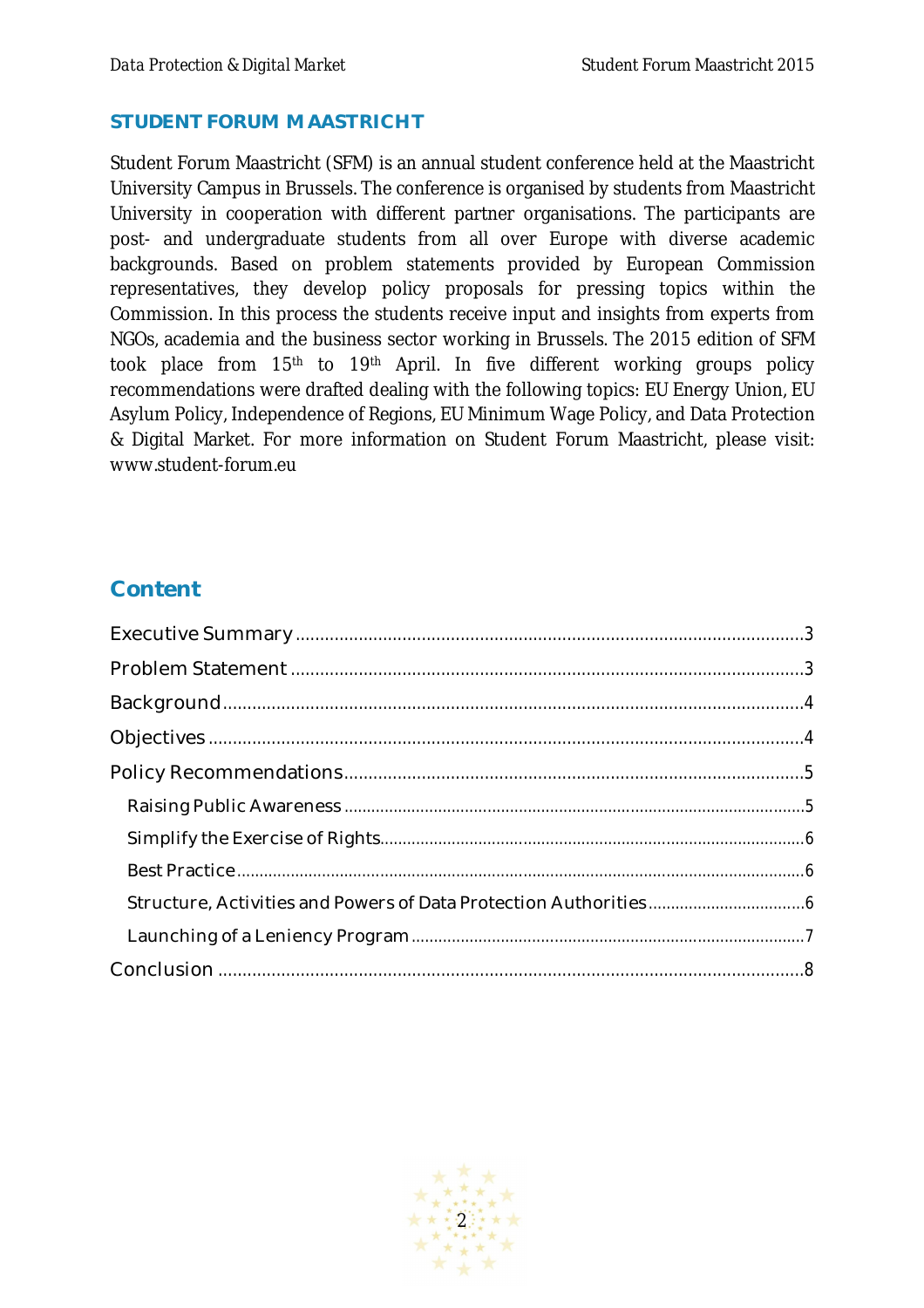# **Executive Summary**

The issue of data protection plays a particularly significant role with regards to the nextto-come Digital Single Market as part of the EU's Digital Agenda. Various incidents including the EU antitrust case against Google as well as the international scandal concerning the NSA's monitoring activities have led to outrage among EU citizens and shifted the public focus on privacy-related rules of the digital sphere. Currently, the issue of data protection has generated strong public controversies.

This proposal focuses mainly on the effective enforcement concerning the fundamental right of privacy due to the existence of a new regulation on data protection policies drafted by the Commission. Still, the proposal aims a introducing various recommendations including

- raising public awareness regarding the digital sphere
- simplifying the users' exercise of rights through user-friendly mechanisms
- the creation of best practices developed with the support of consumer associations & personal data controllers under the supervision of DPAs
- the harmonization of the DPAs competences & enhancement of cooperation between the Member States' DPAs
- the creation of a supervisory body (i.e., a European Data Protection Board)
- launching of a Leniency Program to encourage companies to cooperate with EU institutions by providing the authorities with information on privacy infringement & proofs

The working group stresses that any final policy needs to be evaluated in the light of several objectives consisting of the right balance between human rights & market values, increased public awareness, effective enforcement and, lastly, technological neutrality.

# **Problem Statement**

The problem we are facing is *"How can the Digital Privacy of EU citizens be maintained while enabling the free flow of data in order to achieve the goal of a Digital Single Market?".* 

This problem is particularly relevant nowadays in the perspective of the next-to-come Digital Single Market as part of the Digital Agenda for Europe. It represents an important objective that – if achieved – can consistently foster growth. One of the main issues today is that citizens are unsure about how their data is concretely collected, used and made available to third parties for commercial purposes. Public awareness about online privacy issues has recently increased as a result of the EU antitrust case against Google and the international scandal concerning the monitoring activities of the National Security Agency.

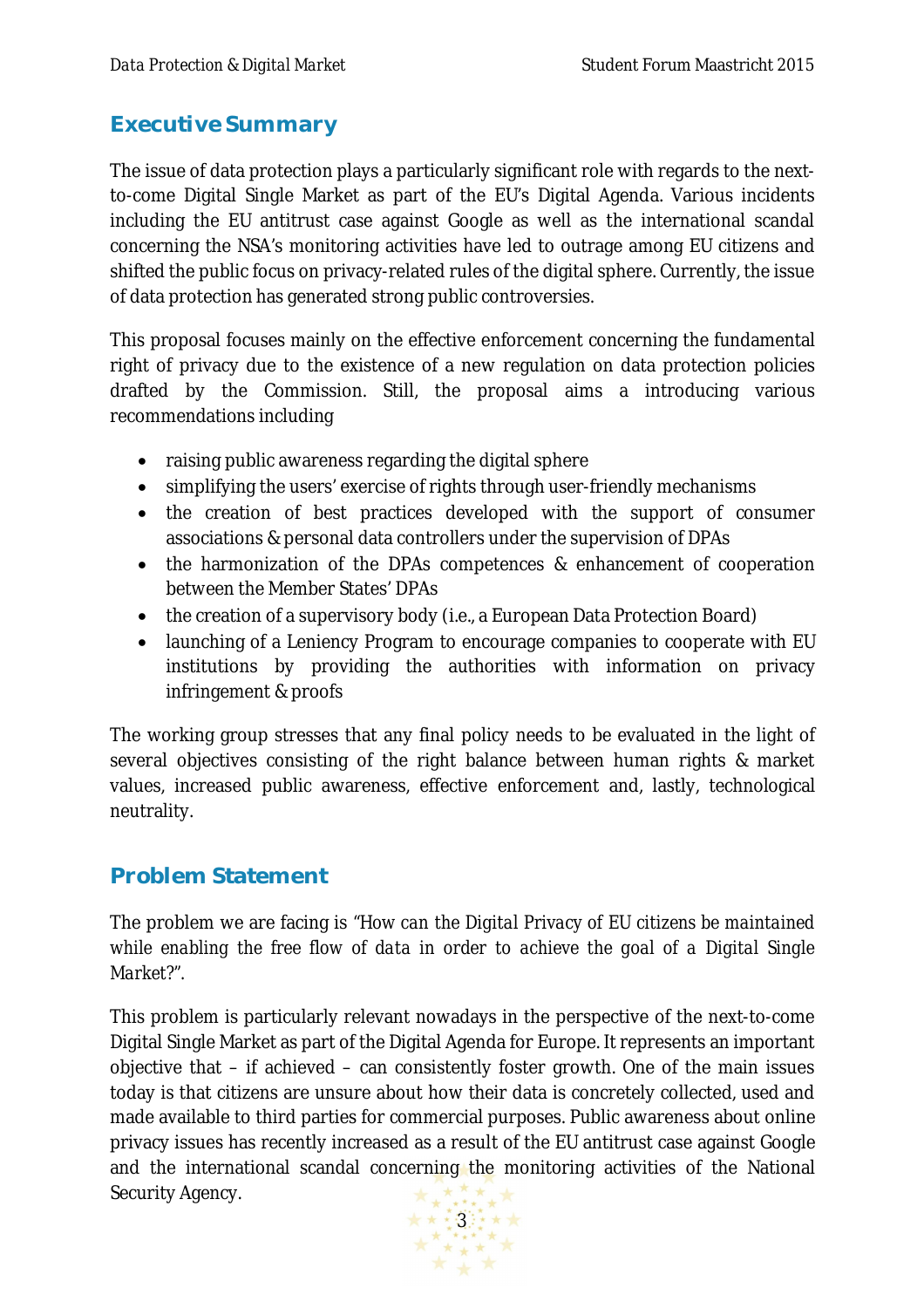## **Background**

The function, which data protection plays in the context of the Digital Single Market, is complex and needs to be investigated from different perspectives while considering the impact of privacy-related rules on various business sectors. The exponential growth of the digital environment has made it urgent to upgrade the existing rules applying to individuals, but also to businesses, the public sector and supervisory authorities.

Guaranteeing trust online is an important concern for citizens: 70% of them are concerned that companies may use the personal data for purposes which are different from the ones for which they have collected it legitimately (i.e., with the consent of the individuals concerned). Only 26% of the social media users and 18% of online shoppers feel in complete control of the information disclosed.

The acquisition of digital skills by citizens and the improvement of business' digital performance are expected - by 2020 - to create 500.000 jobs, enable a  $\epsilon$  250 billion growth and lead to a €500 million investment in cyber security and privacy-enhancing technologies. The countries' integration of digital technology is coherent with the amount of consumers purchasing online. The gap between world digital leaders in online-shopping such as Norway (73%), UK (71%), Sweden (71%), Denmark (70%), and low performance countries such as Bulgaria (7%), Romania (6%) is increasing. Additionally, personal data and big data collected from consumers' (online) activity have gained substantial economic value to companies, as they can reveal consumer habits, beliefs, interests and conditions. Hence, there is an increasing concern in the way that data is transferred (or sold) to third parties other than the original data collector (e.g. insurance companies, banks, heath services, marketing agencies etc.).

The reform plan of the existing legislation on developing data protection policies in form of a new regulation is supposed to have a general application. At the same time it raises problems with regard to the role and desirability of the ePrivacy Directive, which solely applies to the telecommunication sector. The co-existence of several legislative layers might create uncertainties because of overlapping provisions being applied to the same cases. Moreover, this might lead to interpretative difficulties, unequal treatment of different business sectors, and expensive and time-consuming disputes.

# **Objectives**

#### *(1) Human Rights vs. Market Values*

Data protection as a fundamental right needs to be ensured while giving the market the opportunity to develop technologically and enhance innovation in order to grow. Citizens' trust is necessary in order to foster the flow of data, which is the very basis of digital economy.

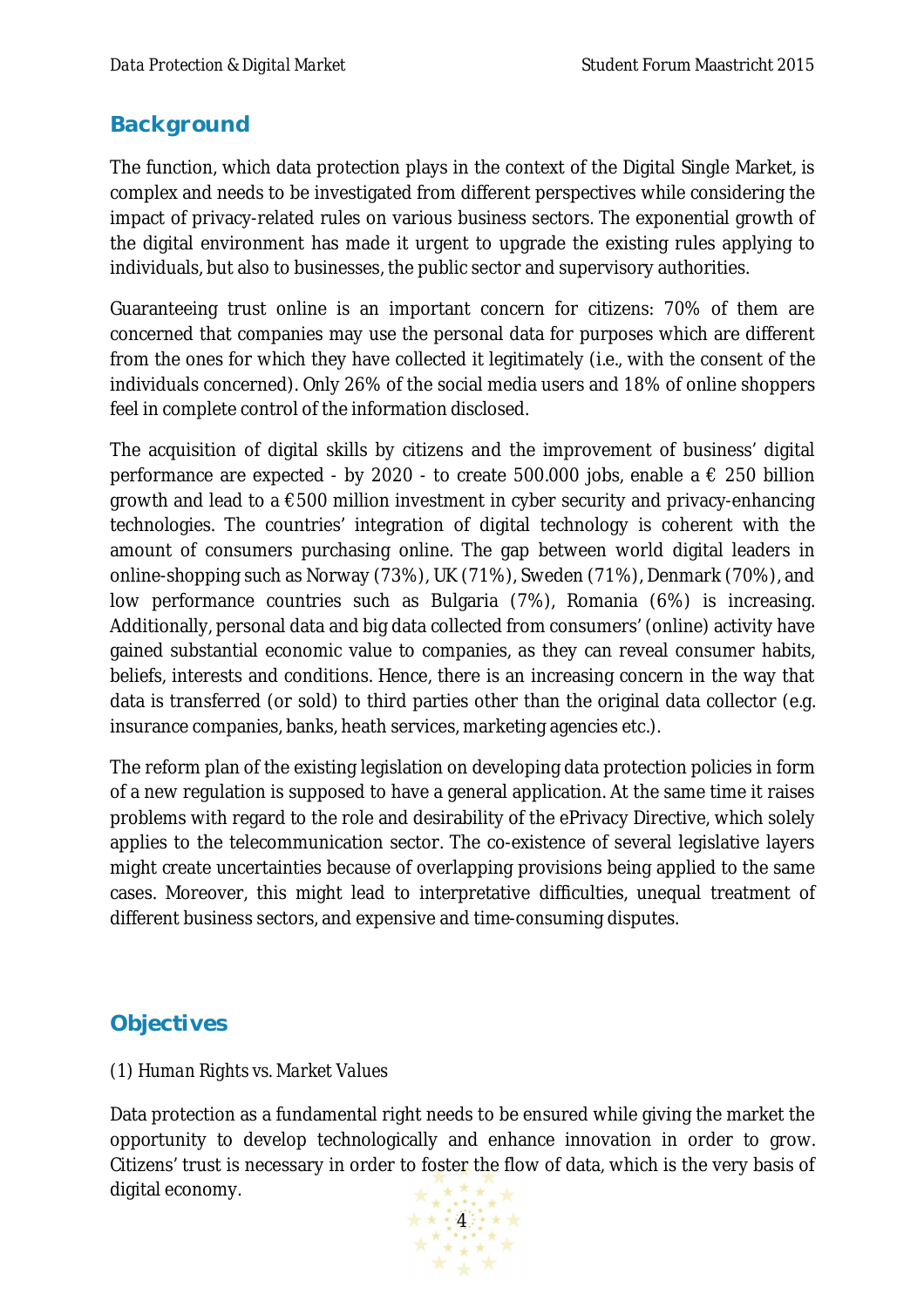#### *(2) Public Awareness*

Most citizens use the internet on an everyday-basis without sufficient knowledge on which data are monitored through cookies, collected and processed. Some of the most relevant phenomena are profiling, targeted advertisements and cookies. Besides the collecting of personal data, open data is also being processed through algorithms in order to gain more information about citizens' lives, behaviours and interests. This raises contradiction with regards to the respect of privacy rights and data protection, which is necessary in order to achieve the economic, political and social benefits of the Digital Single Market. Hence, more transparency is needed.

#### *(3) Effective Enforcement*

Meanwhile existing bodies of law have already consecrated principles protecting data and private life. The major issue concerns their effectiveness. It is therefore important to guarantee a better enforcement of those rights

#### *(4) Technological Neutrality*

Innovation is constant and unpredictable. In order to be effective, rules should be technologically neutral. Controllers of personal data should be made subject to the same rules, irrespectively of the kind of technology services. The convergence of media, technologies and services makes it difficult to justify the existence and development of sector-specific legislation, which covers just certain industries (e.g., the telecommunication operators).

# **Policy Recommendations**

#### Raising Public Awareness

The European Union shall promote means which allow citizens to regulate the outflow of their personal data. It could be achieved through launching initiatives such as the release of sensitizing videos on social media, the publication of teaching materials for schools, organization of sensitisation courses and the sponsoring of technological solutions fostering privacy awareness and protection. These initiatives should target all population strata, with special consideration of 'digital immigrants', who are not familiar with modern technological means.

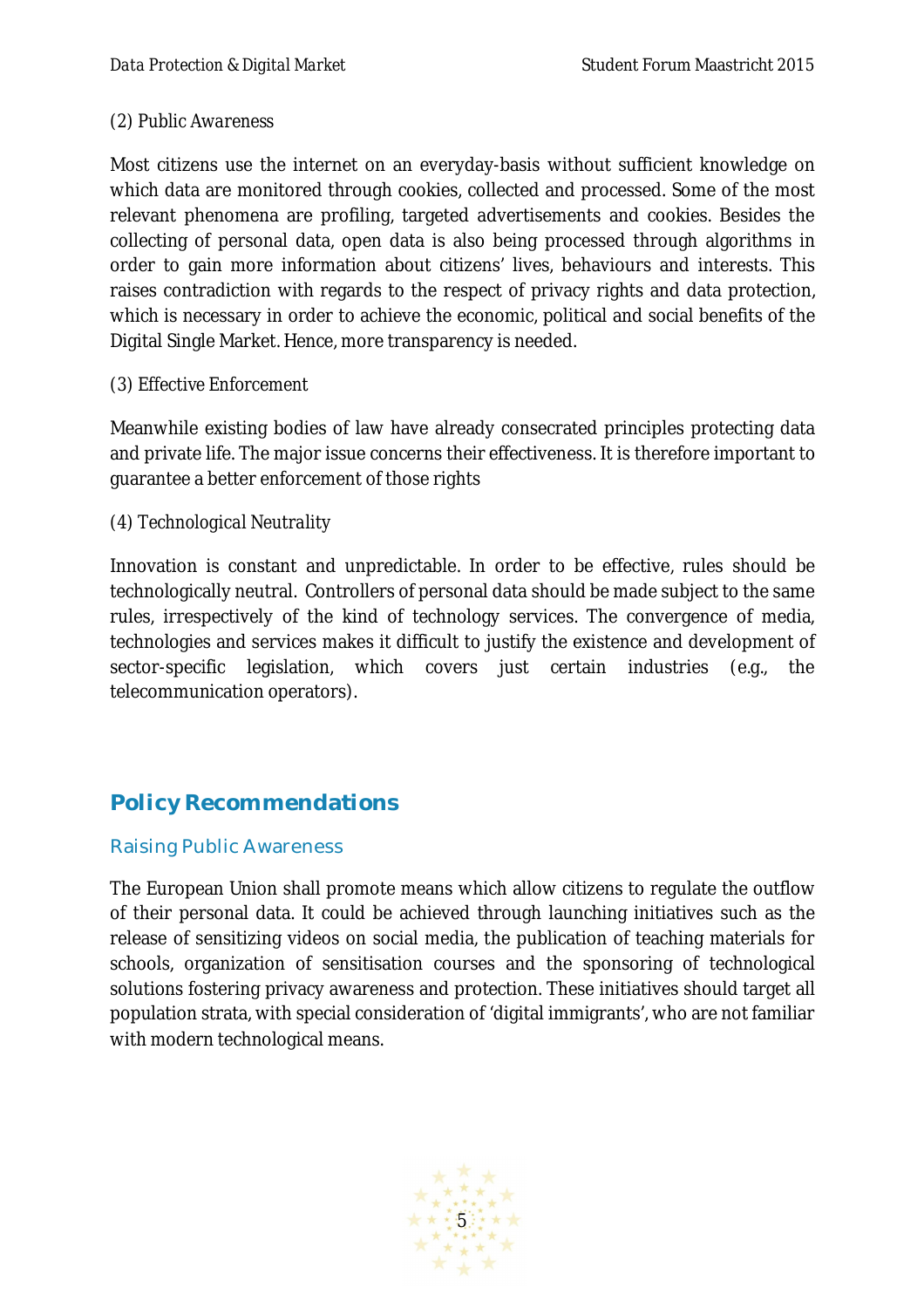#### Simplify the Exercise of Rights

Data controllers should make accessible mechanisms (e.g. user-friendly forms) available to users in an easy manner allowing for the request of access, modification and removal of users' personal data. In the assessment, account should be taken of privacy infringement and situations where data controllers did not contract directly with the data subject. The data controller should provide a justified response to the user request of removal in a reasonable period of time.

The new regulation should require further protections from data controllers. As similar to the requirement of agreeing to Terms and Conditions, there should also be a separate consent requirement (e.g. tick box) relating specifically to data processing, usage and sale. Furthermore an obligation of notification of any change to the privacy and data processing settings should be enacted.

#### Best Practice

From a policy-related perspective, it is not wise and forward-looking to incorporate excessively detailed rules covering newly emerging situations, disputes and practical problems in an EU regulation. The effective implementation of the rights and obligations set out in such a regulation could widely rely on best practices and codes of conduct, which should be developed by Internet user and/or consumer associations as well as personal data controllers under the supervision of DPAs. Considering that large data processors and controllers tend to exploit each regulatory vacuum to disregard data protection obligations without having to bear consequences and sanctions, the aforementioned codes of conducts and EU-wide best practices would ensure that companies adopt and comply with the same standards. In light of their investigative and sanctioning powers, national DPAs might usefully exert their influence in order to control and encourage standardisation of best practices aimed at solving newly emerging problems or achieving a certain enforcement goal.

#### Structure, Activities and Powers of Data Protection Authorities

The proposed Regulation is expected to establish a 'one-stop-shop' mechanism, which will make it easier for individuals to have their rights recognized and implemented. Several measures should be taken to enhance cooperation between national DPAs and a newly created supervisory body (i.e., a European Data Protection Board), whose mission will be to ensure that the 'one-stop-shop' mechanism works effectively. In particular, the EU should:

1. Ensure that the competences of DPAs are effectively harmonised:

DPA's competences enabling them to deal with Data Protection violations, and the extent to which they put them into practice, broadly differ across the Member States. It would be important to ensure that the proposed Regulation incorporates those competences, specifying that national authorities exercise such competences (and

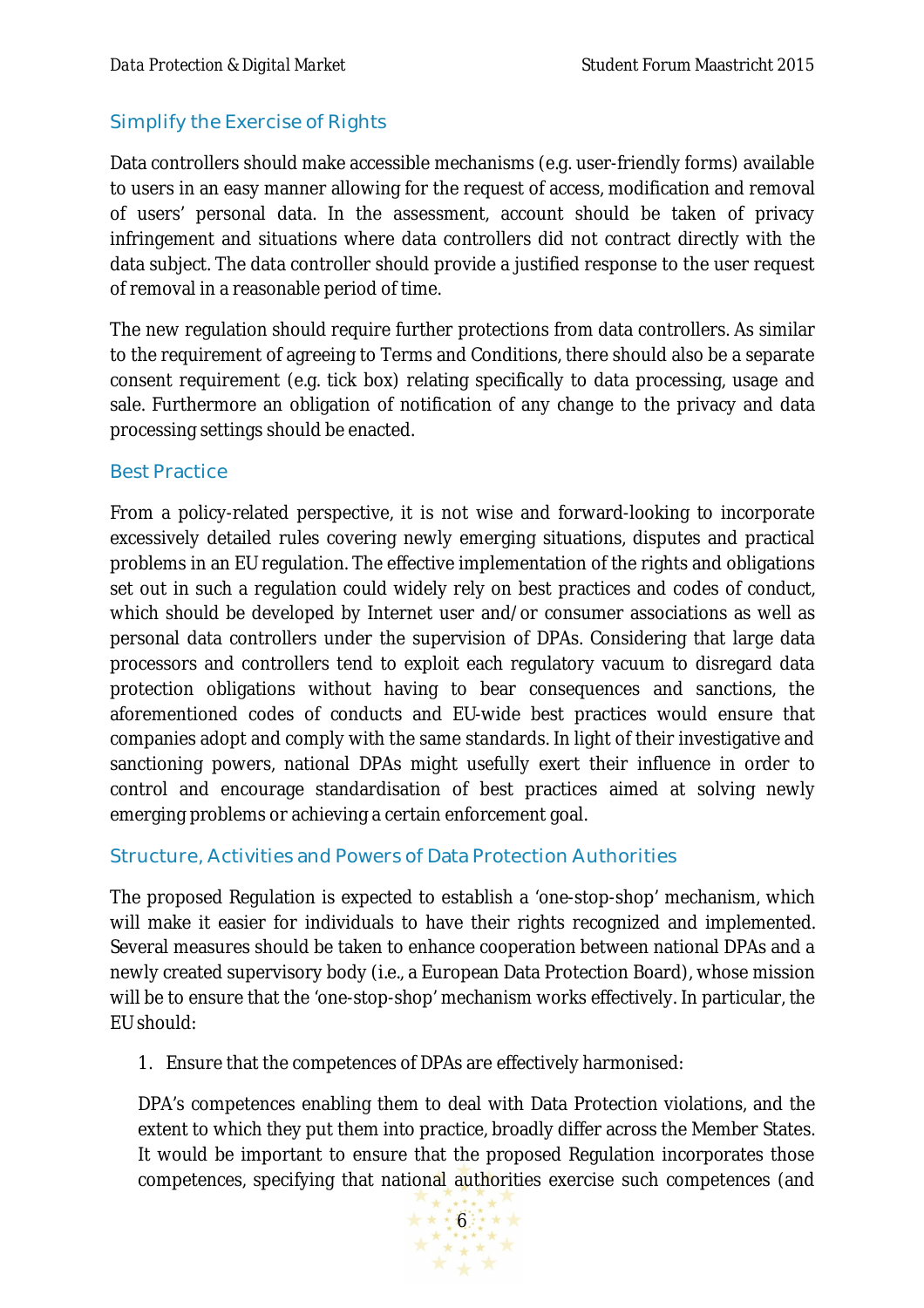the related sanctioning powers) in the same way. In particular, national DPAs should be entitled to issue warnings and impose fines that are proportionate to the gravity of violations and have a deterrent effect on data controllers. In order to avoid socalled 'forum shopping', it is necessary to ensure that national DPAs exercise their monitoring powers in a consistent manner.

- 2. Facilitate effective cooperation and consistency mechanisms (e.g. mutual assistance) between national DPAs with regard to cases within the EU dimension
- 3. Ensure that the European Data Protection Board exercises effective control over national DPAs

Strong supervision should be exercised by the European Data Protection Board with regards to the consistency of the task to impose sanctions by the national DPAs.

- 4. Ensure that the national DPAs are provided with a sufficient budget
- 5. Clarify the relationship and competences of the DPAs in the Member States with a federal system and coordinate the enforcement of the 'one-stop-shop' mechanism

There are also several de lege ferenda proposals that should be taken into consideration. We are however aware that they may be seen as very controversial and implementing them may be very difficult from the political perspective.

Uniformity of the DPAs Competences

A technological neutral approach should be adopted concerning the competences of the national DPAs. There should be no distinction between internet and telecommunication sectors with regard to the control exercised by the DPAs.

Broadening of the Competences of the European Data Protection Board

The Pan-European data protection body should be created with an analogical role as played by the European Commission with regard to the antitrust cases. Criteria to distinguish cases possessing a European dimension should be strictly specified.

### Launching of a Leniency Program

A leniency program is already being used successfully in several fields, such as Antitrust Law. In transposing this policy to Data Protection, the European Data Protection Board along with domestic authorities - should offer entities, which commit data protection violations, total immunity from fines or a reduction of penalties. As a consequence, companies would be encouraged to cooperate with EU Institutions by providing the authorities with insider information on privacy infringement and proofs. This would trigger a chain reaction and reduce the amount of infringements in the long term. As instance, the first company to co-operate and satisfy the formal requirements would be granted a total immunity from fines, while companies that co-operate subsequently would be granted a reduction on the amount of the fine up to 50%. Moreover, if companies are induced to cooperate, the competent data protection authorities would